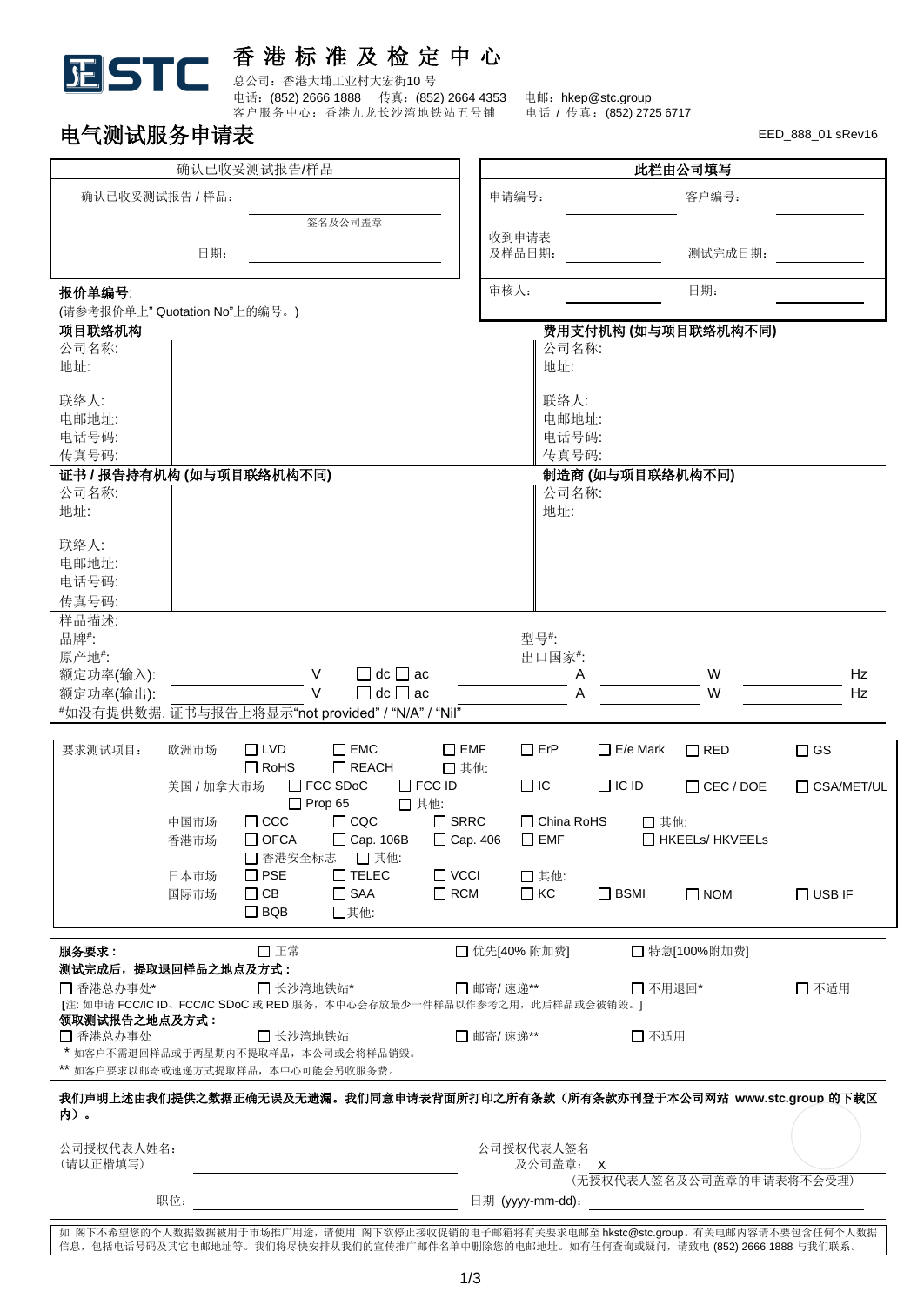## **GENERAL CONDITIONS OF TESTING**

THE HONG KONG STANDARDS AND TESTING CENTRE LTD., (the "Centre"), while reserving the right to decline, without giving any reason whatsoever, any request for the undertaking of a test or investigation, will carry out at the request of the clients the required test or investigation subject always to the following conditions: -

- 1. The Centre only acts for the person or body originating the instructions (the "Applicant"). No other party is entitled to give instructions, particularly on the scope of testing or delivery of report or certificate, unless authorized by the Applicant.
- 2. All materials, equipment and other property to be tested or investigated shall be delivered at the costs of the Applicant and in accordance with the requirements of the Centre. At the conclusion of the test or investigation, the Applicant shall, if required by the Centre, collect the materials or equipment. In any event, if the materials or equipment are not collected by the Applicant within 30 days from the issuance date of the test report (for perishable items such as food and water samples, the relevant period shall be 7 days), the Centre may at its discretion dispose of the same without any compensation to the Applicant.
- 3. The Applicant shall always comply with the followings before or during the Centre providing its services:-
	- (a) give timely instructions and adequate information to enable the Centre to perform the services effectively;
	- (b) supply, when requested by the Centre, any equipment and personnel for the performance of the services;
	- (c) take all necessary steps to eliminate or remedy any obstruction in the performance of the services<br>(d) inform the Centre in advance of any hazards or dangers, actual or potential, associated with any o
	- inform the Centre in advance of any hazards or dangers, actual or potential, associated with any order of samples or testing;
	- (e) provide all necessary access for the Centre's staff and/or representative(s) to enable the required services to be performed effectively;
	- (f) ensure all essential steps are taken for safety of working conditions, sites and installations during the performance of services;
	- (g) fully discharge all its liabilities under any contract like sales contract with a third party, whether or not a report or certificate has been issued by the Centre, failing which the Centre shall be under no obligation to the Applicant.
- 4. Subject to the Centre's accepting the Applicants' instructions, the Centre will issue reports and certificates which reflect statements of opinion made with due care within the scope of instructions but the Centre is not obliged to report upon any facts outside the instructions. The Applicant shall always render adequate and accurate information and particulars of the test sample to the Centre, failing which the Centre shall not be responsible for any faults and/or mistakes on the certificate and/or reports in relation thereto.
- 5. The Centre is irrevocably authorized by the Applicant to deliver at its discretion the report or the certificate to any third party when instructed by the Applicant or where it implicitly follows from circumstances, trade custom, usage or practice as determined by the Centre.
- 6. A test report will be issued in confidence to the Applicant and it will be strictly treated as such by the Centre. It may not be reproduced either in its entirety or in part and it may not be used for advertising or other unauthorized purposes without the written consent of the Centre. The Applicant to whom the Report is issued may, however, show or send it, or a certified copy<br>thereof prepared by the Centre, to his discussion or correspondence with nor disclose to any third party concerning the contents of the report unless required by the relevant governmental authorities, laws or court orders.
- 7. The Centre shall be at liberty to disclose the testing-related documents and/or files anytime to any third-party accreditation and/or recognition bodies for audit or other related purposes unless disagreed with by the Applicant in writing at the time of them submitting the applications. No liabilities whatsoever shall attach to the Centre's act of disclosure.
- 8. Notwithstanding anything contained herein to the contrary, but subject to Clause 7, it is agreed that the Centre will be responsible for the management of all confidential information of Applicant obtained or created during the performance of laboratory activities:
	- (a) The Centre will inform the Applicant in advance, of the information it intends to place in the public domain. Except for information that the Applicant makes publicly available, or when agreed between the Centre and the Applicant (e.g. for the purpose of responding to complaints, or situations set off in Clause 7), all other information is considered proprietary information and shall be regarded as confidential.
	- (b) When the Centre is required by law or authorized by contractual arrangements to release confidential information, the Applicant or individual concerned will, unless prohibited by law, be notified of the information provided.
	- (c) Information about the Applicant obtained from sources other than the Applicant (e.g. complainant, regulators) shall be confidential between the Applicant and the Centre. The provider (source) of this information will be confidential to the Centre and will not be shared with the Applicant, unless agreed by the source.
	- (d) Personnel, including any committee members, contractors, personnel of external bodies, or individuals acting on the Centre's behalf, will keep confidential all information obtained or created during the performance of laboratory activities, except as required by law.
- 9. The Applicant wishing to use the Centre's reports in court proceedings or arbitration shall inform the Centre to that effect prior to submitting the sample for testing.

10. The report will refer only to the sample tested and will not apply to the bulk, unless the sampling has been carried out by the Centre and is stated as such in the Report.

- 11. When a statement of conformity is provided in the report, the Centre will adopt a decision rule as described below:
	- (a) Non-numerical results (e.g. pass-fail outcome of a test procedure or the result of applying a go or no-go gauge etc.):
		- − A statement of conformity will be reported directly according to the test result and the specification.
	- (b) Numerical results:
	- when testing to the following standards / specifications, determination of conformity will follow the decision rule prescribed in the respective legal / regulatory requirements: − Nil.
	- ii. when testing to the following standards / specifications, determination of conformity will follow the decision rule which is inherent in the respective standards / specifications: − ISO 8124-3, AS/NZS ISO 8124-3, ASTM F963 clause 4.3.5.1(2) and 4.3.5.2(2)(b), GB6675-4, Japan ST2016 clause 1.5, 1.8 and 1.11, Japan Food Sanitation Law clause A4 and A11;
		- − EN 62233, IEC 60601-1;
		- − ICES-001, IECS-003, IECS-005, CISPR 13, CISPR 14-1, CISPR 15, CISPR 22, CISPR 32, EN 55013, EN 55014-1, EN 55015, EN 55022, EN 55032, EN 61204-3, EN 62493, GB/T 13837, GB/T 9254, GB/T 17743;
		- − EN 1811, EN 1186.
	- iii. when testing is conducted under IECEE CB Scheme, guidance provided in IEC Guide 115 will be followed for the determination of conformity.
	- iv. when testing to EMC standards / specifications other than that listed in 11(b)(i)~(iii), determination of conformity will follow the decision rule:
		- Pass: The measured result is within the tolerance interval minus the guard band (w), where w equals to expanded uncertainty with 95% coverage probability.
		- Fail: The measured result is outside the tolerance interval plus the guard band (w), where w equals to expanded uncertainty with 95% coverage probability.
		- − Unable to determine conformance The measured result is within the guard band (w), which equals to expanded uncertainty with 95% coverage probability.
	- v. when testing to the standards / specifications other than that in 11(b)(i)~(iv) above, determination of conformity will follow the decision rule:
		- − For specification with upper limit, compliance is deemed to occur if the measured result is under the limit, even extended upwards by the expanded uncertainty with 95% coverage probability.
		- For specification with lower limit, compliance is deemed to occur if the measured result is above the limit, even extended downwards by the expanded uncertainty with 95% coverage probability.
- 12. Any documents containing engagements between the Applicant and third parties like contracts of sale, letters of credit, bills of lading, etc. are regarded as information for the Centre only<br>and do not affect the scope
- 13. If the Applicant do not specify the methods / standards to be applied, the Centre will choose the appropriate ones and further information regarding the methods can be obtained by direct contact with the Centre.
- 14. No liability shall be incurred by and no claim shall be made against the Centre or its servants, agents, employees or independent contractors in respect of any loss or damage to any such materials, equipments and property occurring whilst at the Centre or any work places in which the testing is carried out, or in the course of transit to or from the Centre or the said work places, whether or not resulting from any acts, neglect or default on the part of any such servants, agents, employees or independent contractors of the Centre.
- 15. The Centre will not be liable, or accept responsibility for any loss or damage howsoever arising from the use of information contained in any of its reports or in any communication whatsoever about its said tests or investigations.
- 16.Subject to Clauses 14 and 15, the total liability of the Centre in respect of any claim of loss, damage or expense of whatsoever nature shall not exceed a total sum equal to five times the amount of the service fee payable in respect of the services directly related to such claim, and the Centre's liability shall not include any indirect, special or consequential loss of the Applicant.
- 17. In the event of the Centre prevented by any cause outside the Centre's control from performing any service for which an order has been given or an agreement made, the Applicant shall pay to the Centre:
	- i) the amount of all abortive expenditure actually made or incurred; and
	- ii) a proportion of the agreed fee or commission equal to the proportion (if any) of the service actually carried out by the Centre.

and the Centre shall be relieved of all responsibility whatsoever for the partial or total non-performance of the required service.

- 18. The Centre shall be discharged from all liability for all claims for loss, damage or expense unless suit is brought within one calendar year after the date of the performance by the Centre of the service relating to the claim or in the event of any alleged non-performance within one year of the date when such service should have been completed.
- 19. The Applicant acknowledges that the Centre does not, either by entering into a contract or by performing service, assume or undertake to discharge any duty of the Applicant to any other persons. The Centre is neither an insurer nor a guarantor and disclaims all liability in such capacity.
- 20. The Applicant shall hold harmless and indemnify the Centre and its officers, employees, agents or independent contractors against all claims made by any third party for loss, damage or<br>expense of whatsoever nature incl relating to any one service exceed the limits mentioned in Clause 16.
- 21. In the event of improper use of the report, the Centre reserves the right to withdraw it, and to adopt any other measures which may be appropriate.
- 22.Samples submitted for testing are accepted on the understanding that the report issued cannot form the basis of, or be the instrument for, legal action against the Centre.
- 23. Samples are deposited with and accepted by the Centre on the basis that either they are insured by the Applicant or the Applicant assumes entire responsibility for loss through fire, theft, burglary or for damages arising in the course of analysis or handling, without recourse whatsoever to the Centre or its servants, agent, employees or independent contractors.
- 24. If the requirements of the Applicant require the analysis of samples by the Applicant's or any third party's laboratory, the Centre will only convey the result of the analysis without<br>responsibility for its accuracy. I analyzed without responsibility for the accuracy of any analysis or results.